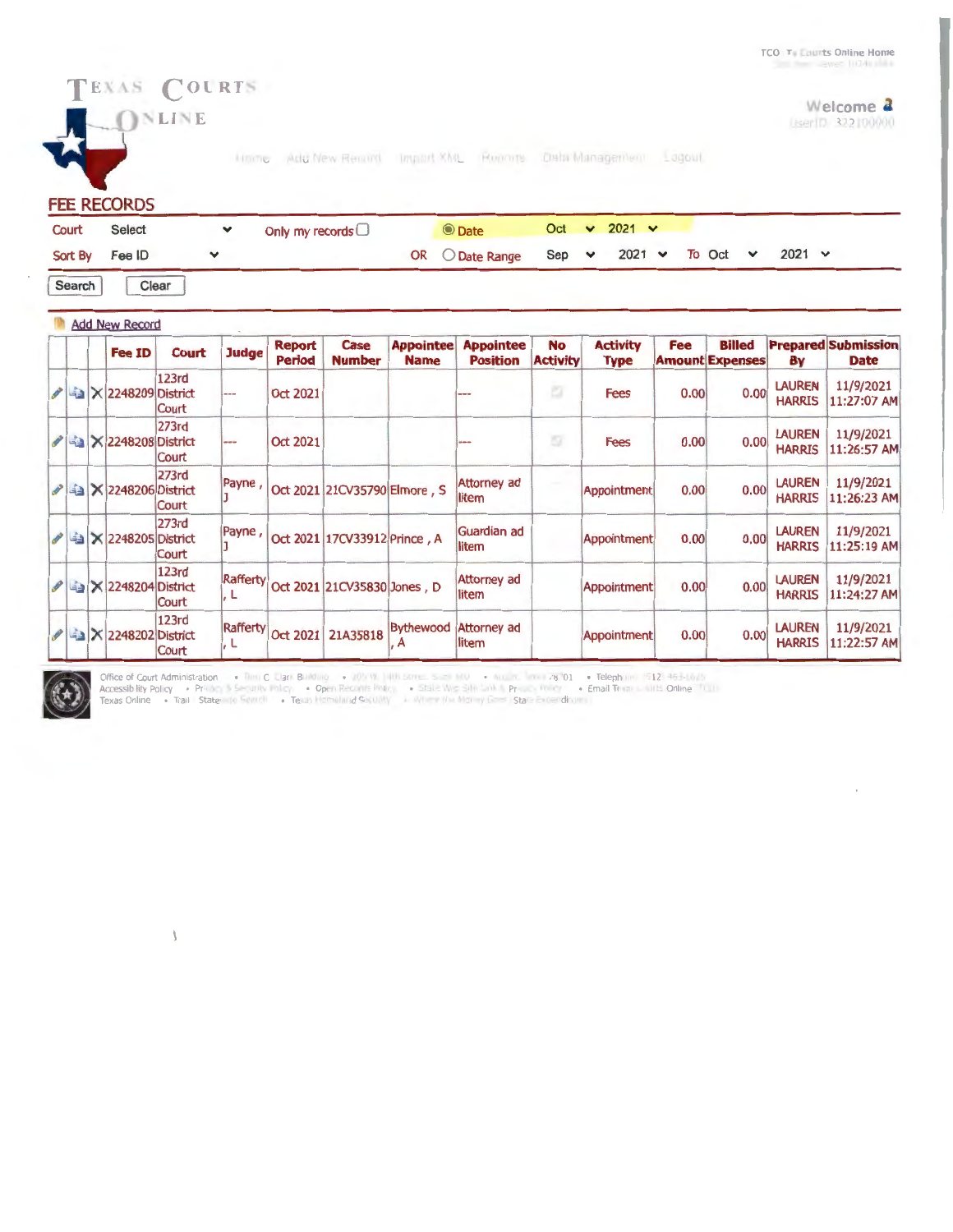11/9/21, 11:21 AM

a

District - Case Management System - Shelby District Clerks Office - Court Attorney Report

## **Shelby District Clerks Office OCA: Orders Appointing And Payments Summary**

From 10/01/2021 - 10/31/2021

Tue Nov 09 11:21:30 CST 2021

| Name / Number of Court | <b>Number of Appointments</b> | <b>Sum of Approvals</b> | <b>Sum of Hours</b> | <b>Sum of Expenses</b> |
|------------------------|-------------------------------|-------------------------|---------------------|------------------------|
| 123rd District Court   |                               | 0.00                    | 0.0                 | 0.00                   |
| 273rd District Court   |                               | 0.00                    | 0.0                 | 0.00                   |
| <b>Combined Courts</b> |                               | 0.00                    | 0.0                 | 0.00                   |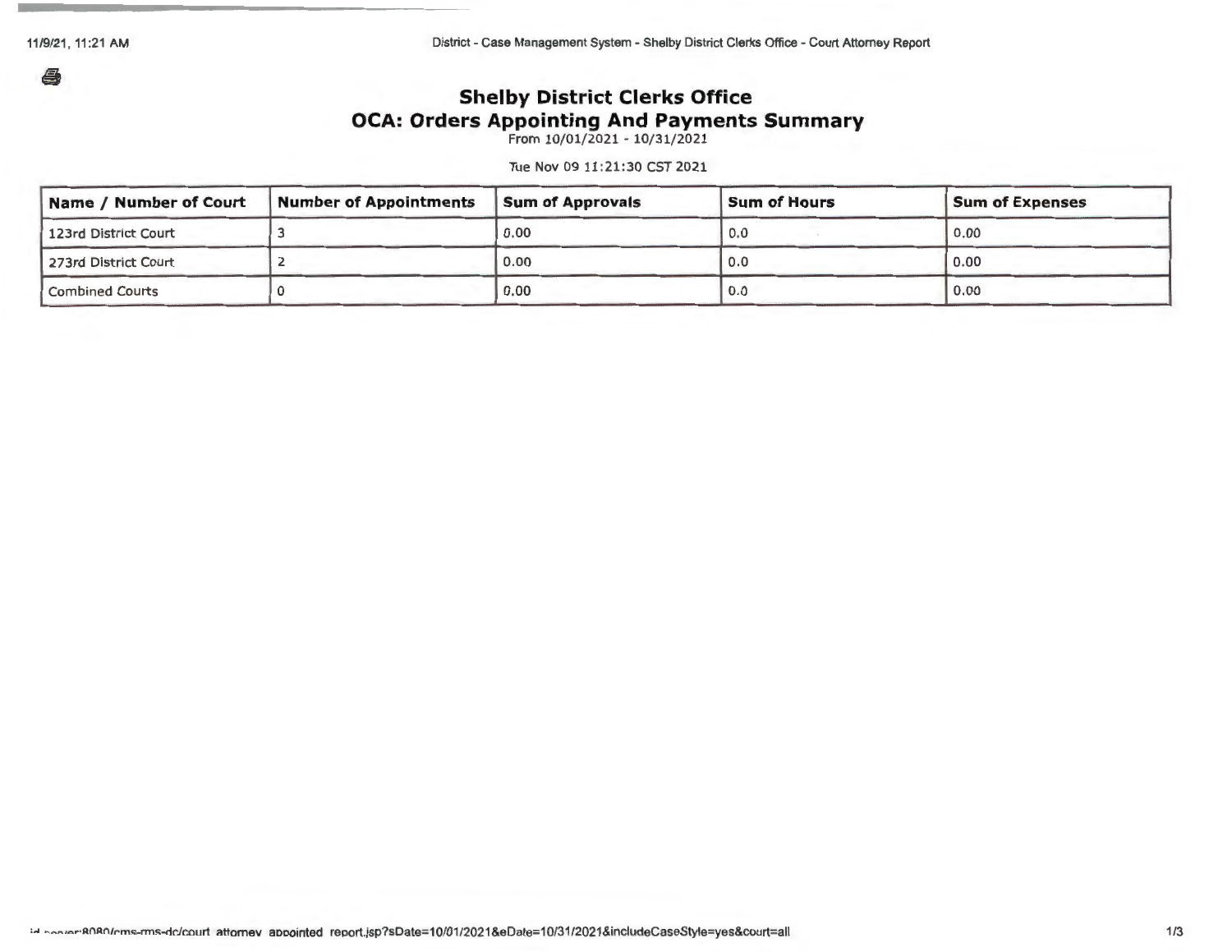11/9/21 , 11:21 AM

District - Case Management System - Shelby District Clerks Office - Court Attorney Report

## **Shelby District Clerks Office OCA: Orders Appointing and/or Approving Attorney/Guardian Ad Litem**

Appointments Approved from 10/01/2021 - 10/31/2021

Tue Nov 09 11:21:30 CST 2021

| Name /<br><b>Number of</b><br>Court     | Name of<br>Judge/<br>Master/<br>Referee<br><b>Making</b><br><b>Appointment</b>                       | <b>Case Style</b><br>Cause<br><b>Number</b> |                                                              | <b>Name of Person</b><br><b>Appointed</b> | Bar No.       | Pos. to which<br><b>Appointed</b> | <b>Appointee</b><br><b>Relation</b> | Date of<br>Appointment |  |
|-----------------------------------------|------------------------------------------------------------------------------------------------------|---------------------------------------------|--------------------------------------------------------------|-------------------------------------------|---------------|-----------------------------------|-------------------------------------|------------------------|--|
| $1$ 123rd<br><b>District Court</b>      | LeAnn Rafferty                                                                                       | 21A35818                                    | IN THE INTEREST OF<br>ORIN BRANTLEY GRAVES,<br>A MINOR CHILD | <b>AMY BYTHEWOOD</b>                      | 24055244      | attr_ad_litem                     | attr                                | 10/15/2021             |  |
| 2 123rd<br><b>District Court</b>        | IN THE INTEREST OF<br>LeAnn Rafferty<br>21A35818<br>A MINOR CHILD                                    |                                             | ORIN BRANTLEY GRAVES,                                        | <b>ROYCE GARRETT</b>                      |               | other                             | attr                                | 10/15/2021             |  |
| <b>3</b> 123rd<br><b>District Court</b> | LeAnn Rafferty                                                                                       | 21CV35830                                   | IN THE INTEREST OF<br>DRAKE C CREEL A CHILD                  | DEXTER A. JONES                           | 10869900      | attr_ad_litem                     | attr                                | 10/20/2021             |  |
| 4 273rd<br><b>District Court</b>        | James A. Payne,<br>Jr.                                                                               | 17CV33912                                   | IN THE INTEREST OF<br>A.G.F., A CHILD                        | <b>APRIL GREGSTON</b><br><b>PRINCE</b>    | 24047247      | guard_ad_litem                    | attr                                | 10/12/2021             |  |
| 5 273rd<br><b>District Court</b>        | IN THE ESTATE OF EDDIE<br>21CV35790<br>JAMES A.<br>LYNN STOOKSBURY,<br>PAYNE, JR.<br><b>DECEASED</b> |                                             | SETH C ELMORE                                                | 24104413                                  | attr_ad_litem | attr                              | 10/13/2021                          |                        |  |